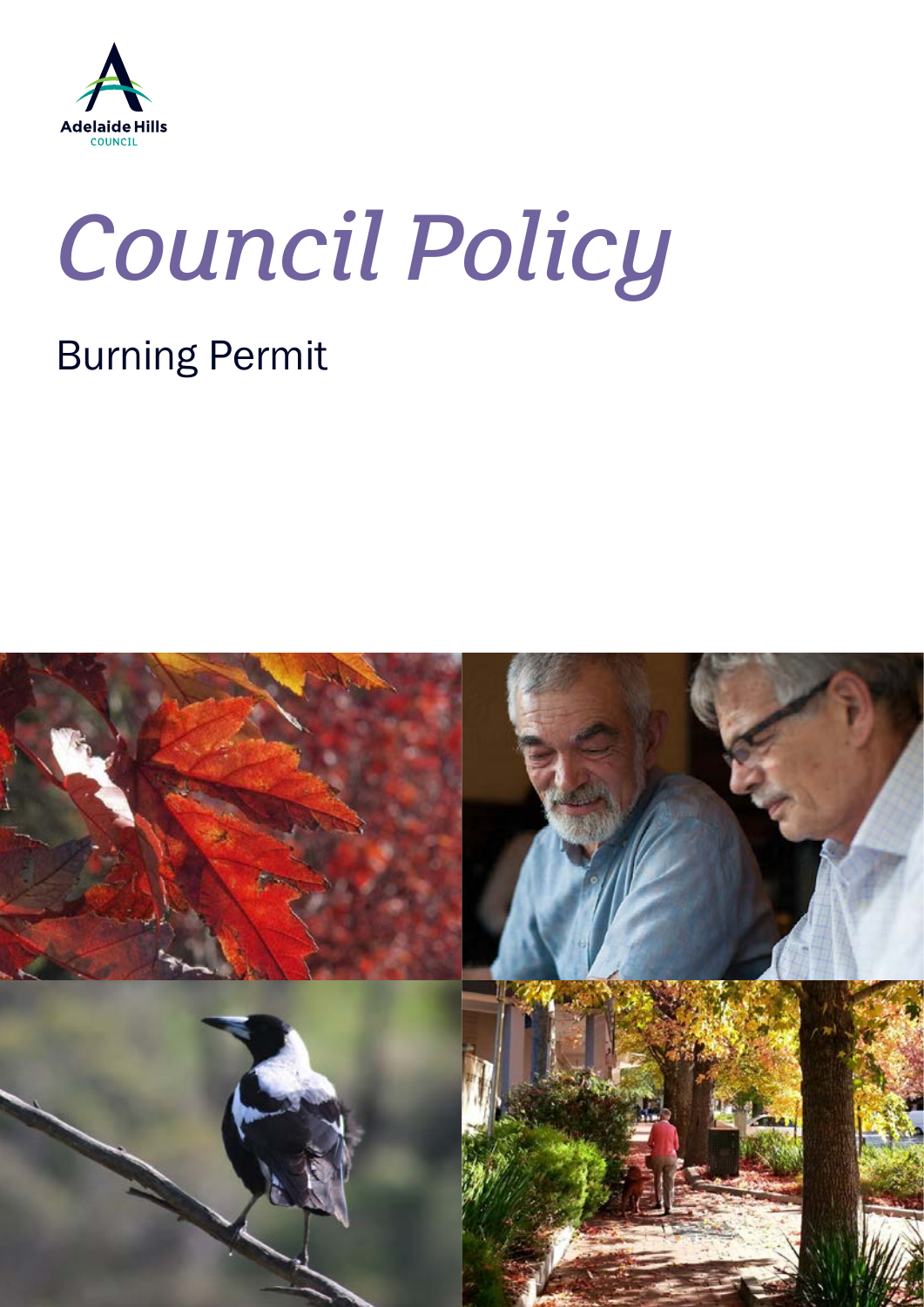### **COUNCIL POLICY**



#### **BURNING PERMIT**

| <b>Policy Number:</b>                                                        | <b>ENV-06</b>                                                                                                                                                                     |
|------------------------------------------------------------------------------|-----------------------------------------------------------------------------------------------------------------------------------------------------------------------------------|
| <b>Responsible Department(s):</b>                                            | <b>Waste, Health and Regulatory Services</b>                                                                                                                                      |
| <b>Relevant Delegations:</b>                                                 | Delegations by the Board of the Environment Protection<br>Authority to Employees of Councils dated 22 June 2016                                                                   |
| <b>Other Relevant Policies:</b>                                              | <b>Nil</b>                                                                                                                                                                        |
| <b>Relevant Procedure(s):</b>                                                | <b>Nil</b>                                                                                                                                                                        |
| <b>Relevant Legislation:</b>                                                 | <b>Environmental Protection Act 1993</b><br><b>Environment Protection (Air Quality) Policy 2016</b><br><b>Fire and Emergency Services Act 2005</b><br><b>Development Act 1993</b> |
| <b>Policies and Procedures Superseded</b><br>by this policy on its Adoption: | <b>Interim Township Burning Permit Policy</b><br><b>Interim EPA Burning Permit</b>                                                                                                |
| <b>Adoption Authority:</b>                                                   | <b>Council</b>                                                                                                                                                                    |
| <b>Date of Adoption:</b>                                                     | 23 May 2017                                                                                                                                                                       |
| <b>Effective From:</b>                                                       | 1 August 2017                                                                                                                                                                     |
| <b>Minute Reference for Adoption:</b>                                        | Item 14.2, 109/17                                                                                                                                                                 |
| <b>Next Review:</b>                                                          | 1 August 2018                                                                                                                                                                     |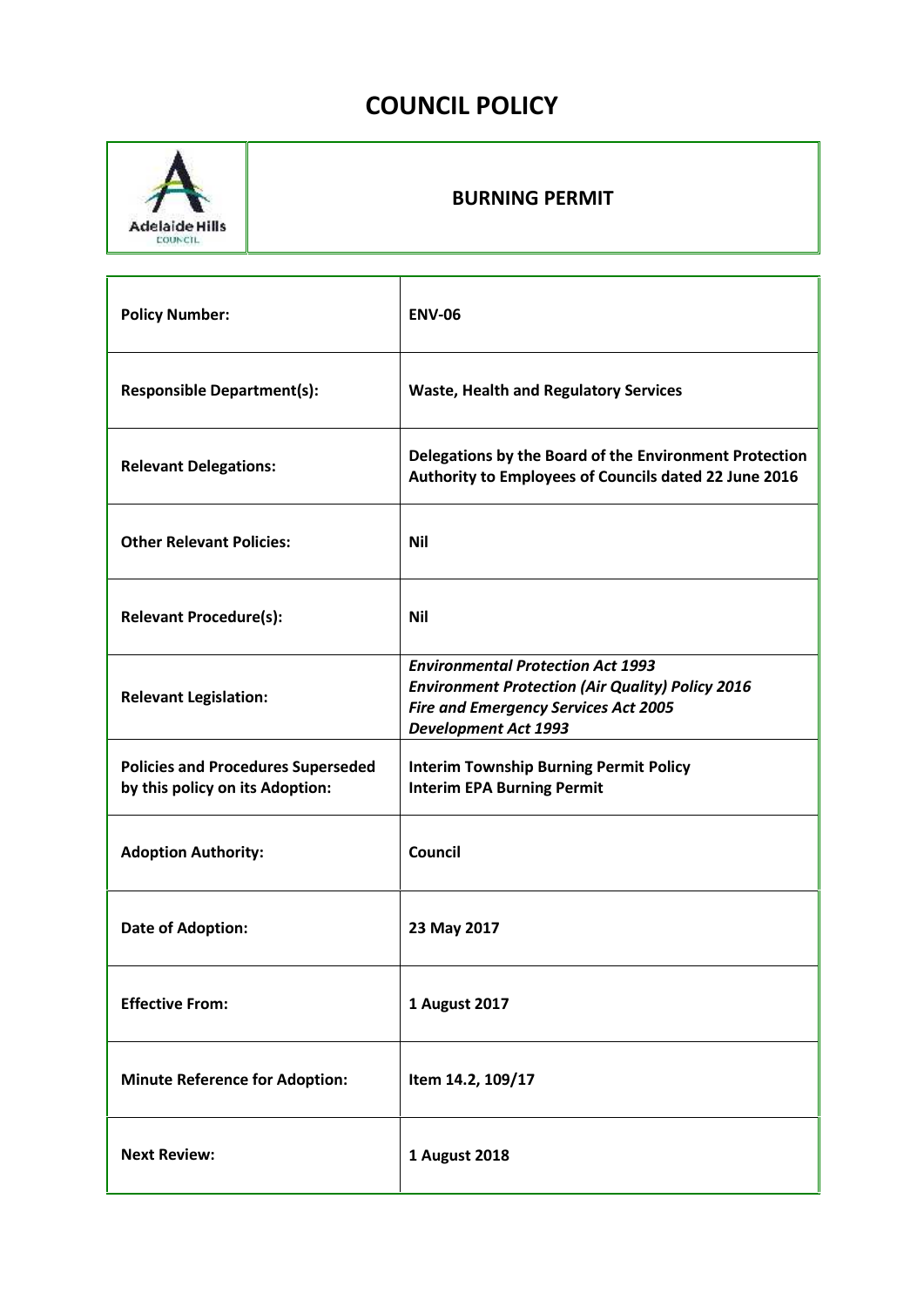#### **BURNING PERMIT POLICY**

#### **1. INTRODUCTION**

In July 2016 the *Environment Protection (Air Quality) Policy 2016* (the Air Quality Policy) came into effect. The Air Quality Policy, created by the Environment Protection Authority (EPA) regulates air emissions including those from burning in the open. The intent of the Air Quality Policy is to better protect and improve the health of South Australians and the environment through improved air quality. The Air Quality Policy provides Council with the authority to issue permits for a variety of burning activities outside the Fire Danger Season.

#### **2. POLICY OBJECTIVE**

The objectives of this policy are:

- To provide guidance to Relevant Council Delegates when administering functions provided to them under the Air Quality Policy
- Maximise equity in the level of permitted burning activities between residents outside Metropolitan Adelaide and residents within Metropolitan Adelaide
- Balance the intent of the Air Quality Policy with the bushfire risk found within many parts of the Council area
- To document the policy positon to apply within all Townships, within Metropolitan Adelaide (excluding Townships) and outside Metropolitan Adelaide (excluding townships)
- To provide a reference for community use.

#### **3. SCOPE**

This policy applies to:

- All land within Townships within the Adelaide Hills Council as defined by Council resolution, plans submitted to the Surveyor General's Office and publication in the Government Gazette
- All land within the portion of the Council district that falls within Metropolitan Adelaide
- All land within the portion of the Council district that falls outside Metropolitan Adelaide

The Air Quality Policy allows the following burning to occur without a permit from Council and therefore these activities are not within the scope of this policy:

- All exclusions as outlined in Clause 4 of the Air Quality Policy
- Metropolitan Adelaide and within all Townships:
	- Lighting or maintaining a fire using charcoal, dry wood or other dry plant material for the purpose of preparing food or beverages. The fire must be of a size, and has been built in a way, that reasonably corresponds to this purpose.
	- Burning charcoal (but not wood or other plant material) in a brazier, chiminea or fire pit for domestic heating.
- Non Metropolitan Adelaide (excluding townships):
	- Lighting or maintaining a fire in the open on land using charcoal, dry wood or other dry plant material for the purpose of preparing food or beverages. The fire must be of a size, and has been built in a way, that reasonably corresponds to this purpose.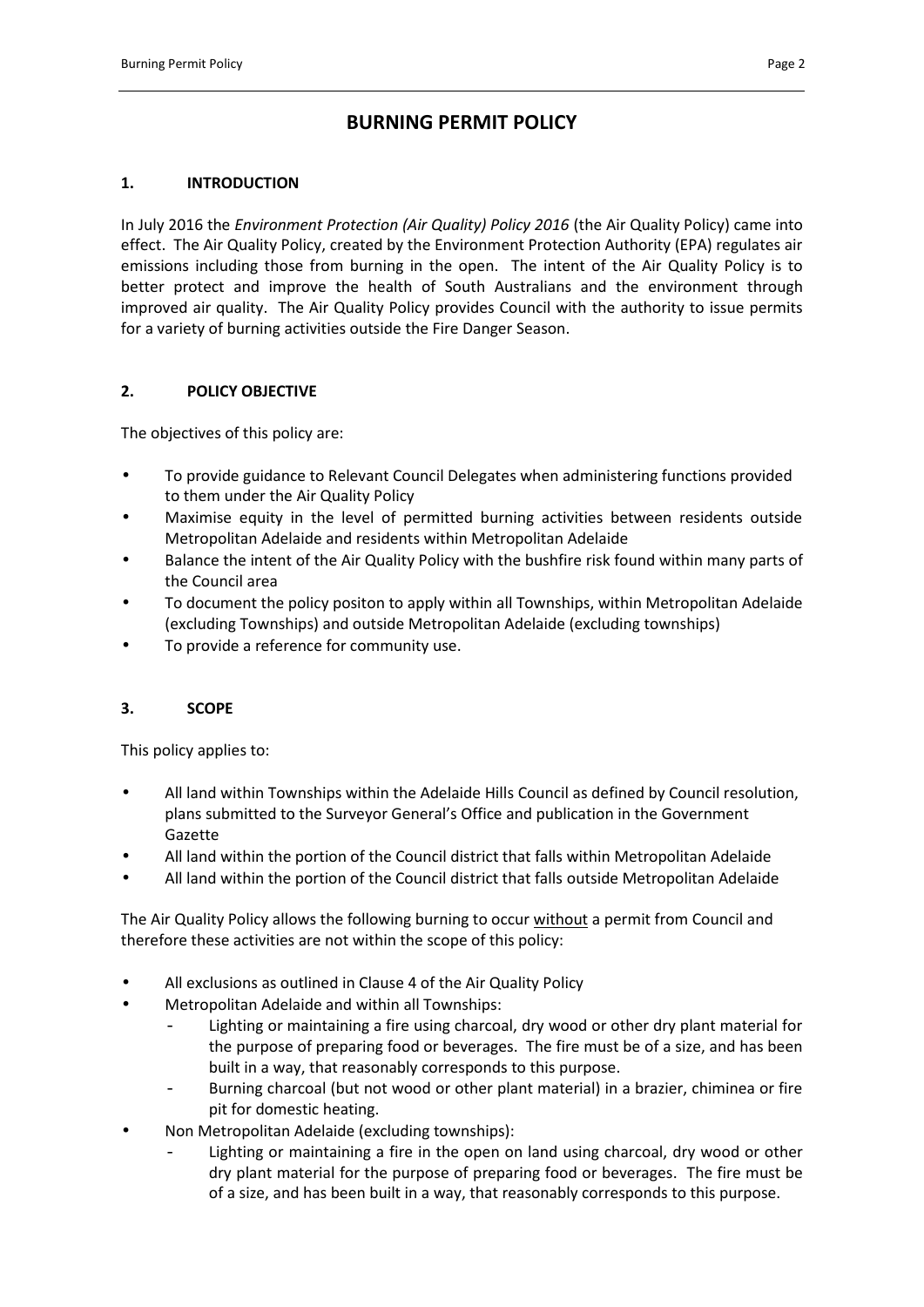- Lighting or maintaining a fire in the open on land using charcoal, dry wood or other dry plant material for the purpose of a campfire or barbecue in the course of camping, scouting or a similar outdoor recreational activity.
- Burning charcoal, dry wood or other dry plant material in a brazier, chiminea or fire pit for domestic heating
- Burning agriculture or forestry waste, burning off vegetation for fire prevention or control, or burning vegetation for any other purpose, outside a fire danger season, provided that:
	- The burning activity takes place only on land owned or occupied by the person or on land with the consent or authority of the owner or occupier; and
	- The person complies with any mandatory measures of a Prescribed Burning Code of Practice that apply in relation to the burning activity; and
	- The person has regard to any recommended measures of a Prescribed Burning Code of Practice that apply in relation to the burning activity.

This policy does not apply in relation to any item, activity or action that is not applicable under the Air Quality Policy.

#### **4. DEFINITIONS**

**"Air Quality Policy"** means the *Environment Protection (Air Quality) Policy 2016.*

**"Burning Permit(s)"** means a permit or permits issued by a Relevant Council Delegate of the Adelaide Hills Council, issued in accordance with the provisions of the *Environment Protection (Air Quality) Policy 2016.*

**"Fire Danger Season"** has the same meaning as in the *Fire and Emergency Services Act 2005*.

**"Metropolitan Adelaide"** has the same meaning as the *Environment Protection (Air Quality) Policy 2016*.

**"Prescribed Burning Codes of Practice"** has the same meaning as the *Environment Protection (Air Quality) Policy 2016* e.g.

- The Broad Acre Burning Code of Practice prepared by the South Australian Country Fire Service; or
- The Vegetation Pile Burning Code of Practice prepared by the South Australian Country Fire Service

**"Relevant Council Delegate"** means an employee of Council delegated with the authority to issue a Burning Permit in accordance with the provisions of the *Environmental Protection Act 1993* and the delegations by the Board of the Environment Protection Authority to employees of Councils.

**"Township or Townships**" unless defined otherwise, has the same meaning as the *Environment Protection (Air Quality) Policy 2016*.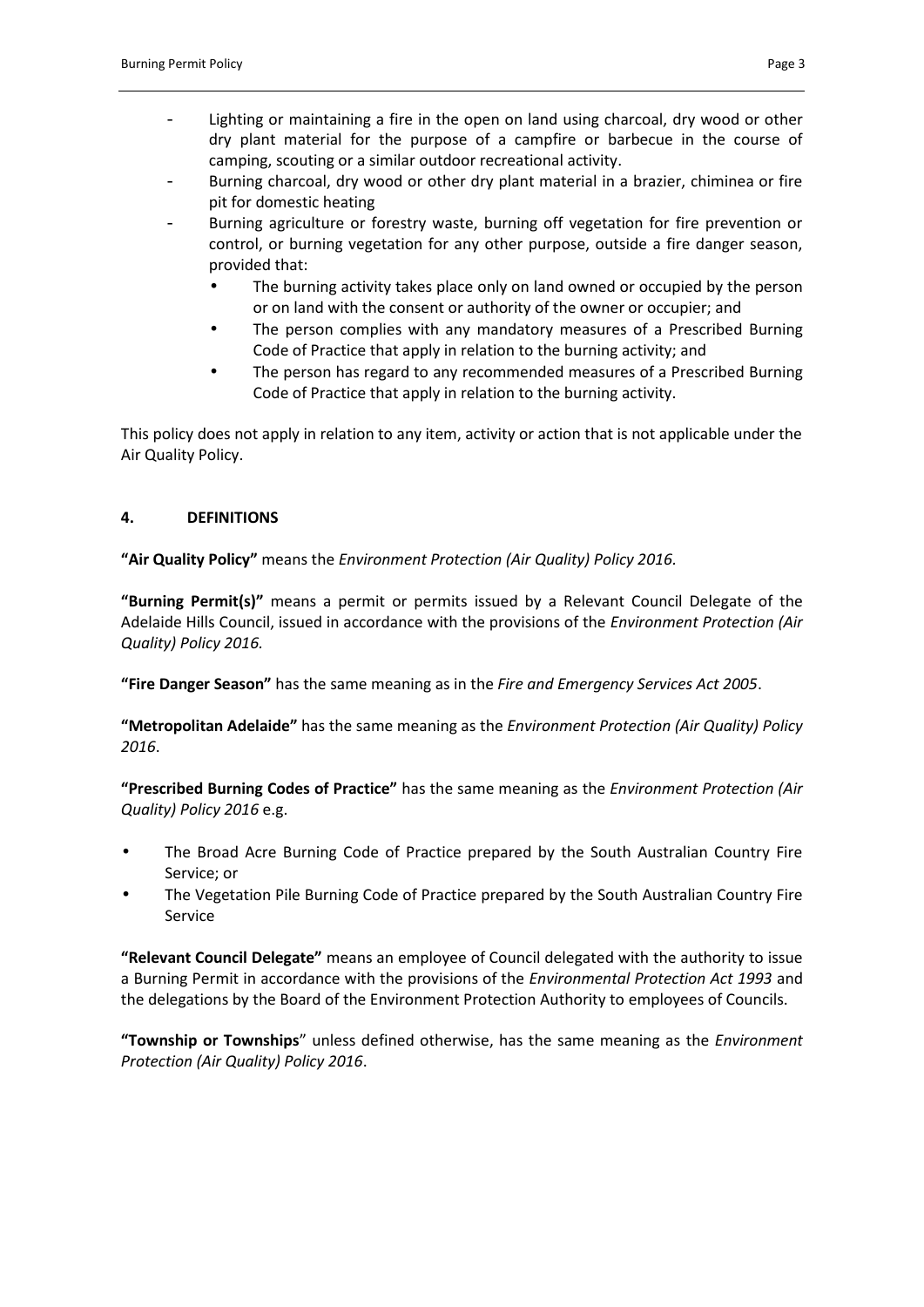#### **5. POLICY STATEMENT**

The Air Quality Policy provides Relevant Council Delegates with the ability to permit persons or class of persons to carry out any one or more of the following burning activities outside of the Fire Danger Season:

- Burning agriculture or forestry waste; or
- Burning off vegetation for fire prevention or control; or
- Burning vegetation for any other purpose.

The issuing of permits under the Air Quality Policy can be undertaken as follows:

- By notice in writing to the person to whom the permit applies; or
- By notice published on the relevant council's website and in newspapers circulating within the council area.

To achieve the objectives of this policy the following Burning Permit Policy positions are defined:

#### **5.1 Metropolitan Adelaide (Excluding Townships)**

The Air Quality Policy requires residents within Metropolitan Adelaide to obtain a permit to undertake the following burning activities. Residents outside Metropolitan Adelaide (outside Townships) do not require a permit to undertake the same burning activities.

- Burning dry wood or other dry plant material for a campfire or barbecue in the course of camping, scouting or a similar outdoor recreational activity
- Burning dry wood or other dry plant material in a brazier, chiminea or fire pit for domestic heating
- Burning agriculture or forestry waste
- Burning off vegetation for fire prevention or control
- Burning vegetation for any other purpose

The nature of the environment between land within and outside Metropolitan Adelaide is similar in many characteristics including primary production zoning, high fuel loads, bushfire risk, vegetation type, large allotment sizes and low population densities.

Given the similarities of the environment between Metropolitan Adelaide and non Metropolitan Adelaide the permitted burning activities should also be similar to ensure consistency and equity between the zones. Accordingly, the following Burning Permit Policy position is adopted for land outside of Townships within Metropolitan Adelaide.

#### **5.1.1 Metropolitan Adelaide Policy Position (Excluding Townships)**

Authority is given to any person within the following areas of the Adelaide Hills Council (as defined in the Adelaide Hills Council Development Plan pursuant to the *Development Act 1993*) that are within Metropolitan Adelaide, excluding those properties within the declared Townships pursuant to the *Environment Protection (Air Quality) Policy 2016*:

- The Watershed (Primary Production) Zone
- The Hills Face Zone
- The Public Purpose Zone, excluding those areas with a Medium Bushfire Risk classification in a Bushfire Protection Area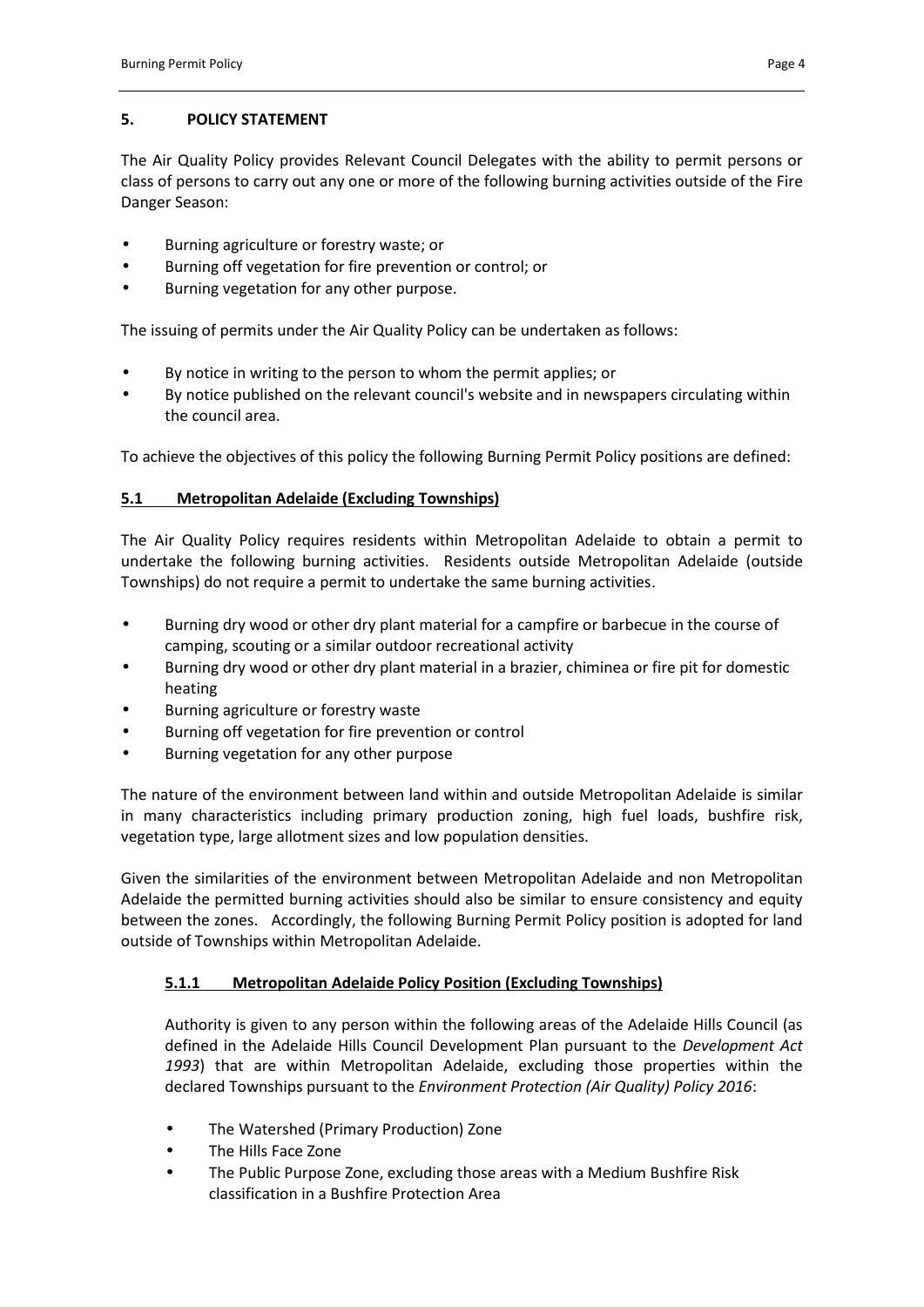#### Tourist Accommodation Zone

to carry out any of the following burning activities in those areas, outside of the Fire Danger Season (as fixed under the *Fire and Emergency Services Act 2005*):

- Burning agriculture or forestry waste
- Burning off vegetation for fire prevention or control
- Burning vegetation comprising dry wood or other dry plant material in a brazier, chiminea or fire pit in the open for domestic heating
- Lighting or maintaining a fire in the open using vegetation comprising dry wood or other dry plant material for a campfire or barbecue in the course of camping, scouting or a similar outdoor recreational activity

Authority to undertake the above burning activities will be via a Burning Permit authorised by the Chief Executive Officer and issued by notice published on Council's website and in newspapers circulating within the Council area.

The duration of the Burning Permit will be for a five year period unless revoked or resolved otherwise by Council, or should circumstances change that would warrant a review.

Prior to expiration of the Metropolitan Adelaide Burning Permit Council will review the effectiveness of the operation of the Burning Permit taking into consideration a number of factors including bushfire fuel hazard reduction requirements and the intent of the Air Quality Policy. This review will inform decision making on future Burning Permits that are to be issued, subject to Council resolution.

#### **5.2 Townships**

The Air Quality Policy requires residents within Townships to obtain a permit for:

- Burning agriculture or forestry waste; or
- Burning off vegetation for fire prevention or control; or
- Burning vegetation for any other purpose.

Given the intent of the Air Quality Policy, the higher population densities within Township areas, the generally reduced bushfire fuel load and access to kerbside green organics collection service it is appropriate that residents apply for individual Burning Permits within Townships.

To ensure assessment of permit applications for burning within Townships is undertaken consistently, recognises and considers the bushfire hazard, and takes into account the intent of the Air Quality Policy to improve air quality, the following Burning Permit Policy position is adopted for Townships within the Adelaide Hills Council area.

#### **5.2.1 Township Policy Position**

Burning Permit applications are required for any Township burning from the person whom the permit application applies. Burning Permit applications must be in writing in a manner and form determined by Council.

The assessment, and when applicable, issuing of Burning Permit applications will be undertaken by a Relevant Council Delegate outside of the Fire Danger Season (as fixed under the *Fire and Emergency Services Act 2005*).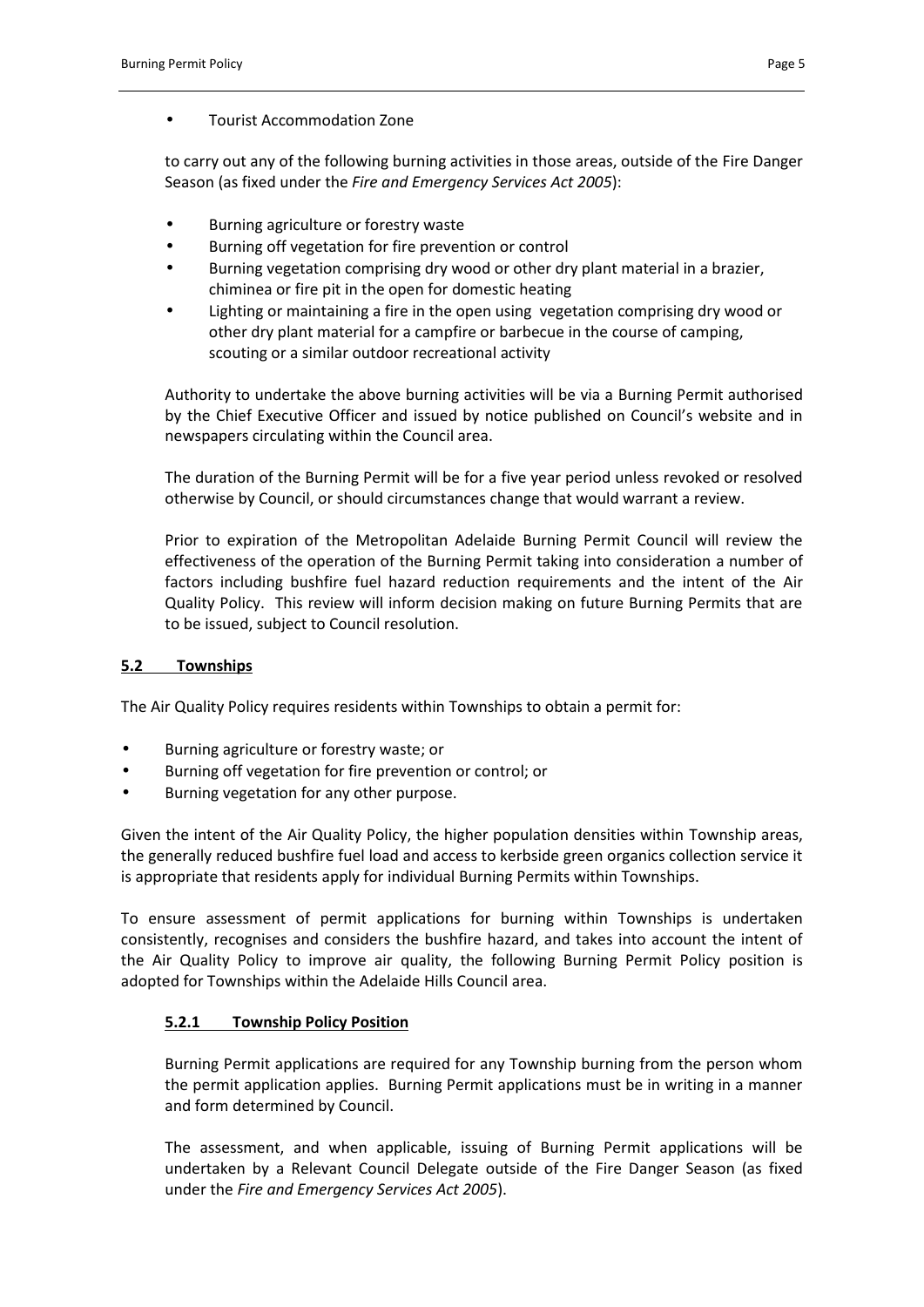In assessing Burning Permit applications, Relevant Council Delegates, will use their discretion, taking into account the following criteria, in determining whether a Burning Permit will be issued or not:

- Bushfire risk of the area
- Purpose of the proposed burning
- Amount of material to be burnt
- Fuel load present on property and adjoining properties
- Properties in close proximity or adjoining reserves or national parks
- Proximity and potential impact to neighbouring residents
- Availability of other reasonable means to dispose of the vegetation
- Ability of applicant to utilise other reasonable means to dispose of the vegetation
- Legitimacy of the proposed burning i.e. is this genuine fire hazard reduction or rubbish removal
- Nature of material to be burnt
- Size of the allotment
- Terrain of the allotment and locality
- Accessibility to the allotment and area where the vegetation is to be burnt
- Is the material declared and or woody weeds
- Is the material diseased plant material
- Requirements of the Country Fire Service Broad Acre Burning Code of Practice
- Requirements of the Country Fire Service Vegetation Pile Burning Code of Practice
- Religious or cultural purposes.

#### **5.3 Outside Metropolitan Adelaide (Excluding Townships)**

The Air Quality Policy allows residents outside the Adelaide metropolitan area (excluding townships), to undertake the following burning activities without the need to obtain a permit from Council:

- Burning agriculture or forestry waste
- Burning off vegetation for fire prevention or control
- Burning charcoal, dry wood or other dry plant material in a brazier, chiminea or fire pit in the open for domestic heating
- Lighting or maintaining a fire in the open using charcoal, dry wood or other plant material for a campfire or barbeques in the course of camping, scouting or a similar outdoor recreational activity
- Burning of vegetation for any other purpose.

Application of this exemption is subject to residents complying with relevant Prescribed Burning Codes of Practice.

Given this exemption there is not a requirement to include a specific policy position for properties that are outside of the Adelaide metropolitan area, excluding townships.

#### **5.3.1 Outside Metropolitan Adelaide Policy Position (Excluding Townships)**

Provisions of the *Environment Protection (Air Quality) Policy 2016* apply in relation to burning in the open in the non-metropolitan Adelaide portion of the Council area (excluding townships).